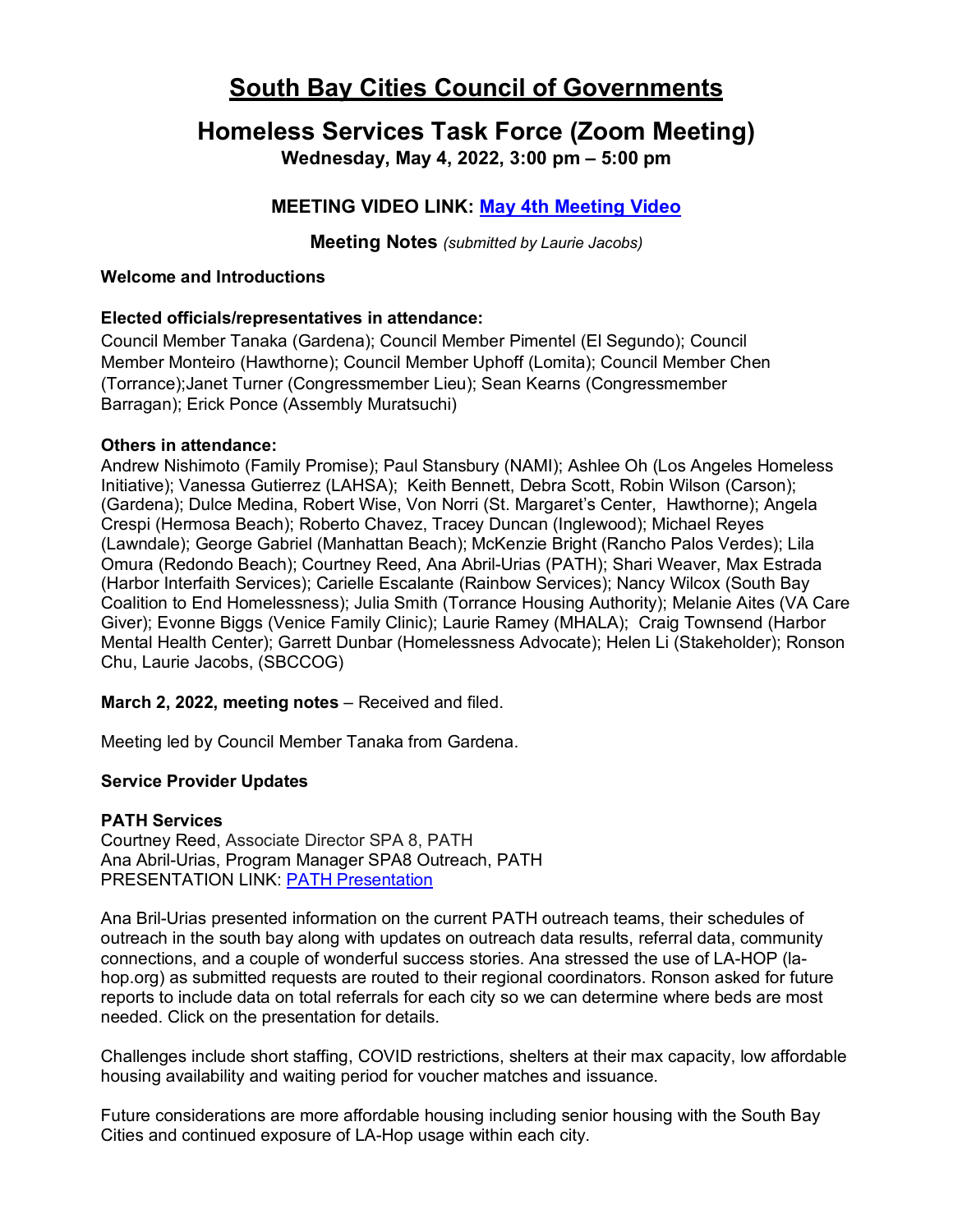Ronson added some comments about the staffing shortage with ideas of job fairs and all of us doing what we can to get more people licensed in social work and recruit people into this field. Garrett Dunbar added statistics on the high turnover of staff in this work due to low compensation and secondary trauma.

LINK TO ARTICLE: [Homeless Services Worker Retention Strategies](https://southbaycities.org/wp-content/uploads/2022/04/Homelessness-Serevices-Worker-Retention_Final.pdf)

#### **Harbor Interfaith CES Update**

Shari Weaver, SPA8 Director Coordinated Entry System (Families, Adults & Youth) REPORT LINK: [Harbor Interfaith Report](https://southbaycities.org/wp-content/uploads/2022/04/Harbor-Interfaith-SBCCOG-Report-Out-5-4-22.pdf)

Shari gave an update on the 3 interim housing sites. She just got word that the sites will be able to back to pre-decompression numbers and currently is going through a COVID assessment to ensure it is being done safely. Once that is completed, they will make gradual steps to increase from the 75% to 80% to 90% and them 100% occupancy with two week increments in between each of these steps.

1. Interim Housing (Shelter) Updates

- i. San Pedro Interim Housing 3 vacancies / 25 Permanent housing placements
- ii. San Pedro ABH 0 Vacancies / 22 Permanent housing placements. We are currently at 75 bed occupancy and will be gradually recompressing the site to 100 bed occupancy
- iii. Redondo Beach Pallet Shelter No vacancies / 25 Permanent housing placements 2. CES Goal Attainment (Individuals) 7/1/2021-06/30/2022
	- a. Number of individuals assessed -- 209
	- b. Number of households housed through RRH & Recovery Rehousing– 45
	- c. Number of chronically homeless single adults placed via HN 50
	- d. Number of permanent housing placements Torrance Housing Navigation 13
	- e. Number of permanent housing placements Redondo Beach HN 6
- 3. CES Goal Attainment (TAY) 7/1/2021-06/30/2022
	- a. Number of households assessed 36
	- b. Number of households housed in RRH 12
	- c. Increased Income 3
- 4. CES Goal Attainment (Families) 7/1/2021-06/30/2022
	- a. Number of Households assessed: 179
	- b. Number of households housed in RRH: 77
	- c. Number of households who have retained housing through Prevention: 17
	- d. Increased Income 13

3 Weeks ago, began the posting and beginning of enforcement of LA Municipal Code 41.18 "Anti-Camping" ordinance at an encampment in San Pedro (Gulch Road). This is last of the nearly 200 + tents that had been in and around the San Pedro Post Office area. Outreach teams worked in advance with the encampment residents to be sure they all were aware of the available shelter and services.

**OUTREACH COVERAGE**: Ronson shared an "Outreach Coverage Map" he created reflecting dedicated funded positions throughout SPA 8. You can listen to the meeting video for more detailed information.

LINK TO MAP: [SOUTH BAY HOMELESS COVERAGE MAP](https://southbaycities.org/wp-content/uploads/2022/04/Coverage-Map.pdf)

**Presentation by Family Promise of the South Bay, partnering with faith-based organizations**  Andrew Nishimoto, Executive Director, Family Promise LINK TO WEBSITE: [Family Promise South Bay](https://www.familypromiseosb.org/) Andrew Nishimoto contact information: Email [andrew@familypromiseosb.org,](mailto:andrew@familypromiseosb.org) 310.782.8196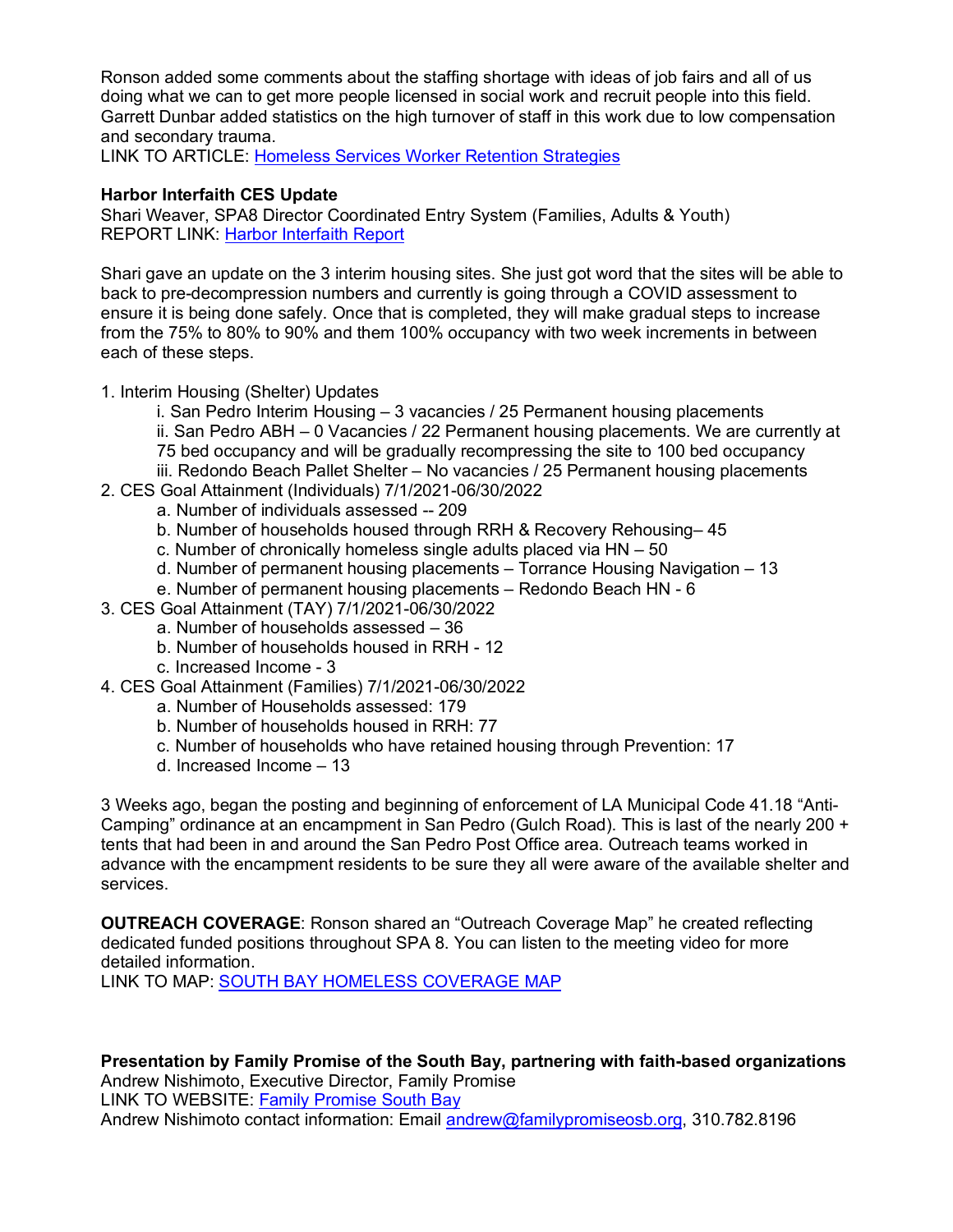Family Promise of the South Bay works with families experiencing housing insecurity offering services ranging from prevention all the way through stabilization. They are very intentional partnering with several faith communities throughout the South Bay providing shelter for 4 families at a time each week in facilities provided by these faith-based communities. The families move from one facility to the next to keep overhead down but still provide safe spaces for families in need. During COVID the program was altered to have families stay in one spot.

Recently in February they opened a respite center in San Pedro partnering with the United Methodist Church with space for 4 families. Case management is provided onsite as well as laundry, kitchen, and a little bit of storage space.

They also have transitional housing in Wilmington and Long Beach with plans to open another in Hawthorne in a couple of months. They keep the number of families low to be sure they receive a full complement of resources, support, and training as they work towards their own stability and self-reliance. Several families did find permanent supportive housing during the pandemic and 100% of these families have been able to stay in this housing.

Andrew advised that if any of the service providers are encountering issues with families, Family Promise may be a good resource to contact. In addition to the faith community partnerships, they have built relationships with the city of Carson and the city of Hawthorne.

Another new opportunity is their first social enterprise in Long Beach that serves all of the South Bay, a coffee shop called Wrigley Coffee. This is an opportunity to provide workforce development and are looking to expand this model.

Ronson mentioned that he invited Andrew to share about his program to provide more resources for families experiencing homelessness. Family Promise can be a great partner to our cities if cities are interested in jumping in on these funding opportunities to help their families.

#### **Update on CARE Court and SB1416 Conservatorship**

Paul Stansbury, President, National Alliance of Mental Illness (NAMI) South Bay Chapter WEBSITE LINK:<https://namisouthbay.com/> Paul Stansbury contact information: Email [pstans5@aol.com,](mailto:pstans5@aol.com) Phone 310.892.8046

NAMI is an all-volunteer non-profit organization whose mission is to support, educate, and advocate for persons with mental health in families. NAMI is the largest grass roots organization in the nation dealing with mental illness. Paul is also working on starting an association for licensed Board to Cares, to help address the decrease of this type of facility in LA County.

Paul discussed the CARE Court (Community Assistance Recovery and Empowerment) proposed by the Governor for about \$2 billion. This is a framework to deliver mental health and substance abuse help to the most severely people who may languish in homelessness and/or incarceration related to mental illness. Paul acknowledged there are concerns for people to have the right to make their own decisions about medical treatment however there is an awareness that people with severe mental illnesses may lack the insight or good judgement about their need for medical treatment. In cases like this, a high level of care may be necessary, but must be the last resort. NAMI is supportive of the CARE Court although there are some issues related to the civil rights issue that must be considered. There are also concerns about the infrastructure to support this proposed CARE Court such as there must be a workforce in place and supportive housing in place to ensure the program is implemented well.

See the proposal for program details. CARE COURT LINK: CARE Court Proposal

Ronson mentioned there will be some pushback as this is polarizing issue due to the concerns of civil rights.

Garret Dunbar added comments that this is a necessary addition to the infrastructure but how will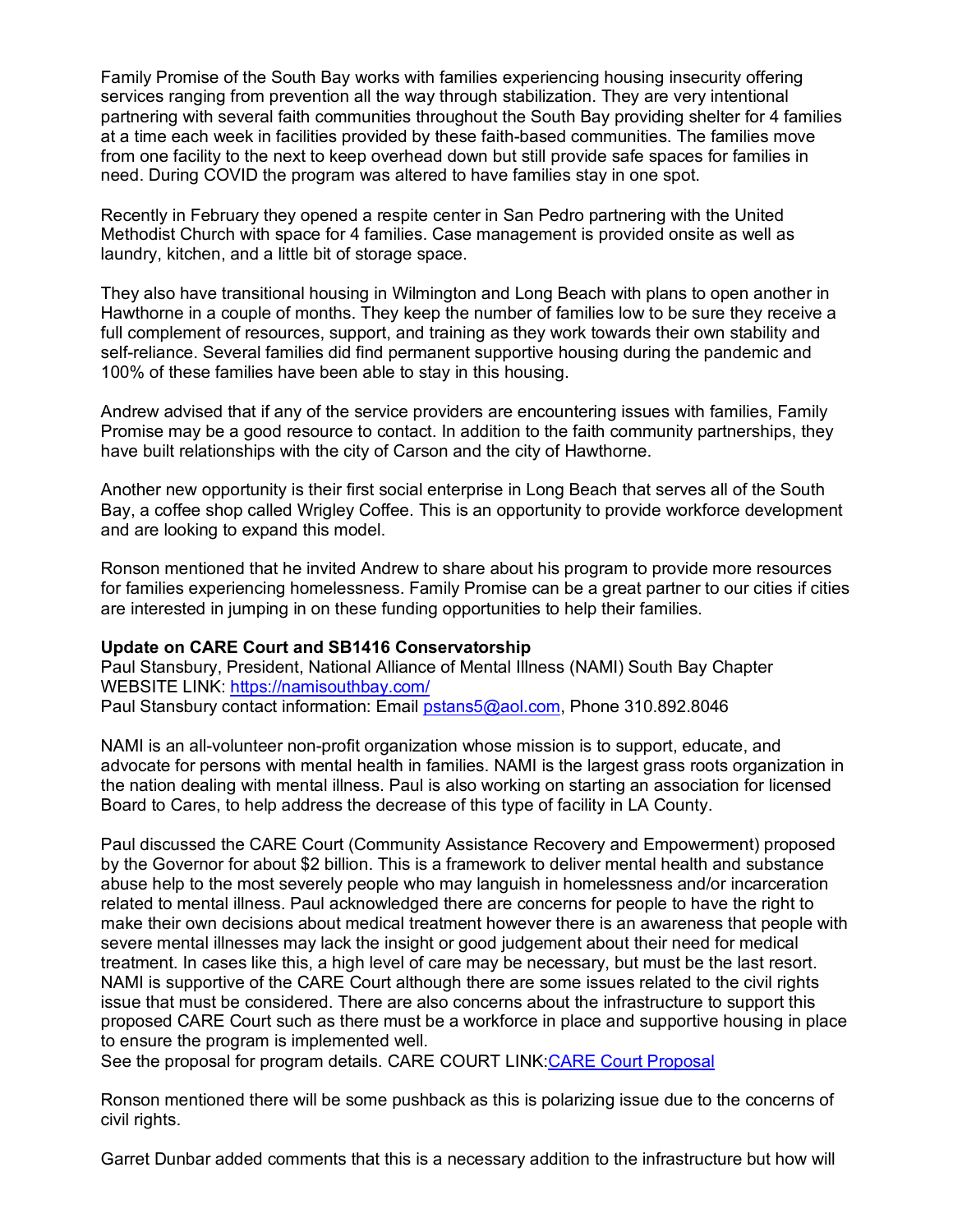the complex need of mental illness be met as well as restorative justice. There is a need for an integrated service provider. He expressed concerns on the time limited services of 12 – 24 months as recovery can take longer.

Paul explained that after the 12 – 24 months, there would still be a program of help. The proposed licensed Board and Cares could address this need to continue the care to help people maintain stability.

Paul mentioned Senate Bill SB 1416 to redefine the "gravely disabled" which offers support to the CARE Court proposal. This bill would include under the definition of "gravely disabled" a condition in which a person, as a result of a mental health disorder, is unable to provide for the basic personal needs of medical care or self-protection and safety, as specified. By increasing the level of service required of county mental health departments, this bill would impose a state-mandated local program.

LINK: [SENATE BILL SB1416](https://openstates.org/ca/bills/20212022/SB1416/)

#### . **Innovation Fund Projects, Housing, and other Updates**

Ronson Chu, Senior Project Manager, South Bay Cities Council of Governments

CLIENT AIR: Ronson shared the SBCCOG has now opened a bank account for Client Aid so that funding can be more readily available for immediate needs. Client aid is similar to problem solving funding and it is important for all interested in using Client Aid funds to be trained in problem solving funds process. Free training is available through the LAHSA Centralized Training Academy. LINK: [LAHSA CENTRALIZED TRAINING ACADEMY](https://lahsa.configio.com/)

Client Aid is the funding of "Last Resort" once you are out of options for funding needs. Payments will be issued either with a debit card (less than \$500) or a check with a maximum of \$5,000.

The process is to send Ronson and Laurie an email with a description of the client request. Ronson explained the type of requests we could consider. This is open to service providers in SPA8. Once the request is approved, the requestor submits the official request through the new google drive form: LINK: [CLIENT AID REQUEST APPLICATION](https://docs.google.com/forms/d/e/1FAIpQLScsBckIGeWuFp5L82QAKihoLKSR4_8gvsXYzqH48Ct2F5im3Q/viewform)

#### **Blue Ribbon Commission Final Report Summary**

Ronson shared that the Board of Supervisors approved the Blue-Ribbon Commission final report which outlines a new governance structure for the people and by the people that takes into account all the feedback the commission received. LAHSA began in 1993 before homelessness was not the number one issue so now 30 years later, we have a new governance structure to meet the current needs. Ronson thanked all the cities that provided messages and meeting comments of support to the Board of Supervisors.

LINK: [BLUE-RIBBON COMMISSION WEBSITE](https://brch.lacounty.gov/LinkClick.aspx?fileticket=CCOPLGkNEOU%3D&portalid=43&utm_content=&utm_medium=email&utm_name=&utm_source=govdelivery&utm_term=)

## **Legislative Updates**

**SB914 HELP ACT** – Laurie outlined that SB 914 will improve California's response to homelessness by requiring cities, counties, and continuums of care that receive state funding to address homelessness to include domestic violence survivors and unaccompanied women within the vulnerable populations for whom specific system supports are developed. Ronson has submitted a letter of support to the SBCCOG Board. LINK: [SB914](https://trackbill.com/bill/california-senate-bill-914-help-act/2216449/)

#### **EVICTIONS**

Ronson shared a timeline in relation to the changes in the eviction moratorium, tenant protections, and legal services. The eviction moratorium ends on June  $30<sup>th</sup>$ . He mentioned that UCLA is projecting the ending of the eviction moratorium to cause 100,000+ people to become homeless.